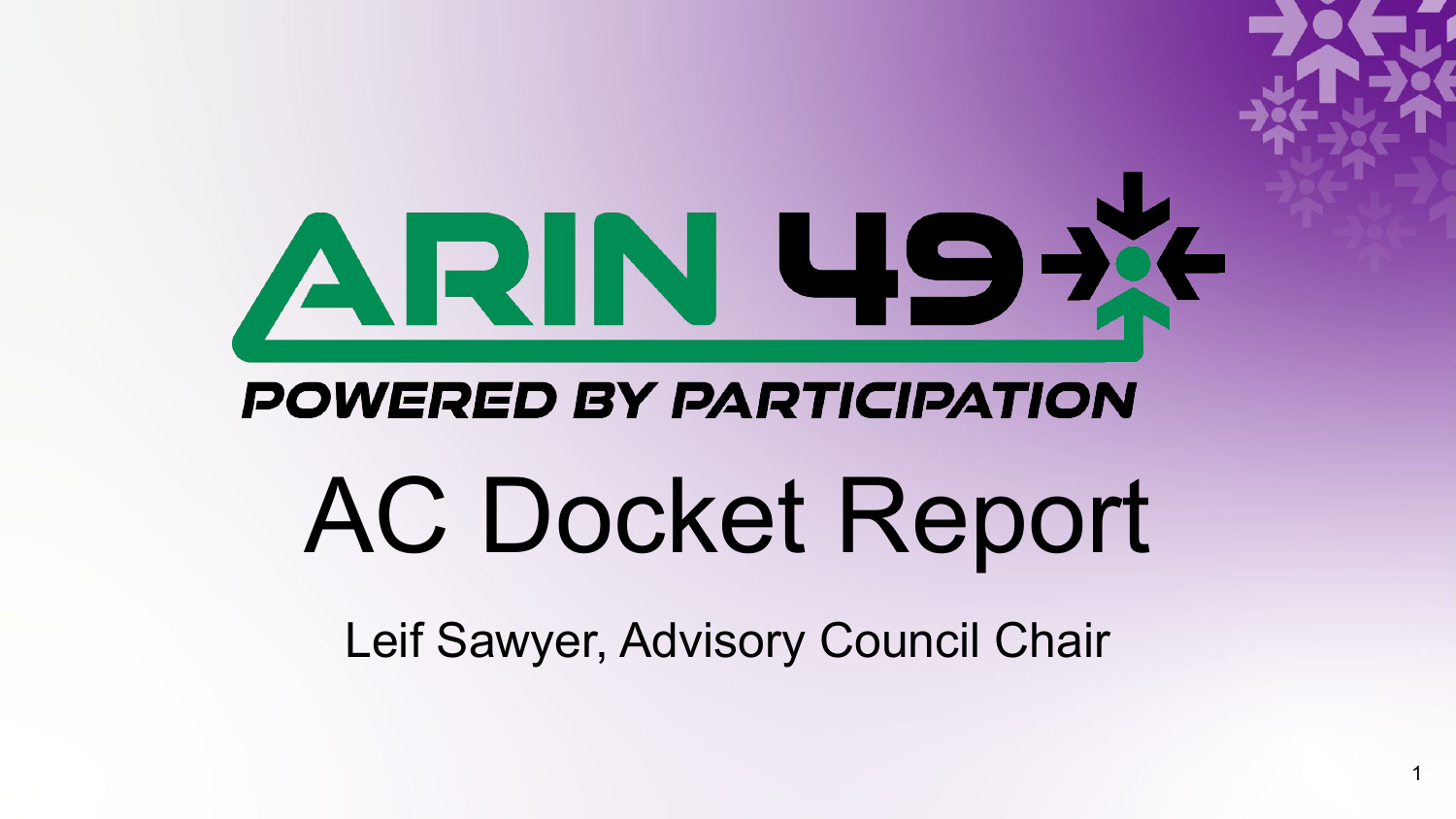

## Policy Activity Since ARIN 48 Sent to the Board of Trustees:

- ARIN-edit-2020-9: Section 8 Editorial Clean-up
- ARIN-edit-2021-1: ASN Clarifications to Sections 2 and 8
- Recommended Draft Policy ARIN 2021-2: Special Use IPv4 Space Out of Scope for Purposes of Determining Waitlist Eligibility

All adopted and implemented in NRPM 2022.1 (22 March 2022)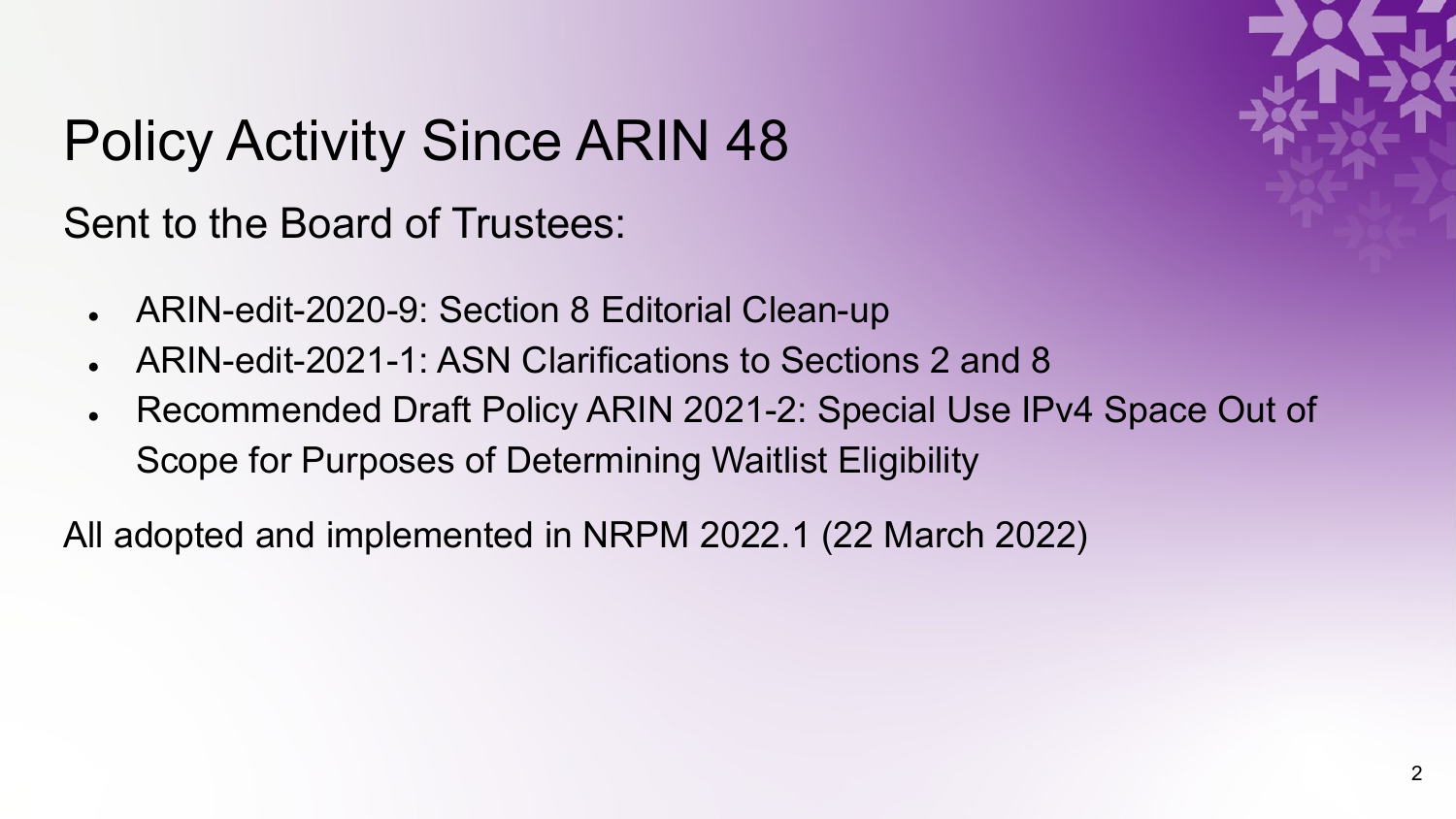

# Proposals Received Since ARIN 48

- One Advanced to Draft Policy
- ARIN-prop-306: MDN Clarification for Qualification

Three Pending Advisory Council Shepherd Review

- ARIN-prop-305: Editorial Clean-up of NRPM Section 2
- ARIN-prop-307: Remove Barrier to BGP Uptake in ASN Policy
- ARIN-prop-308: Leasing not Intended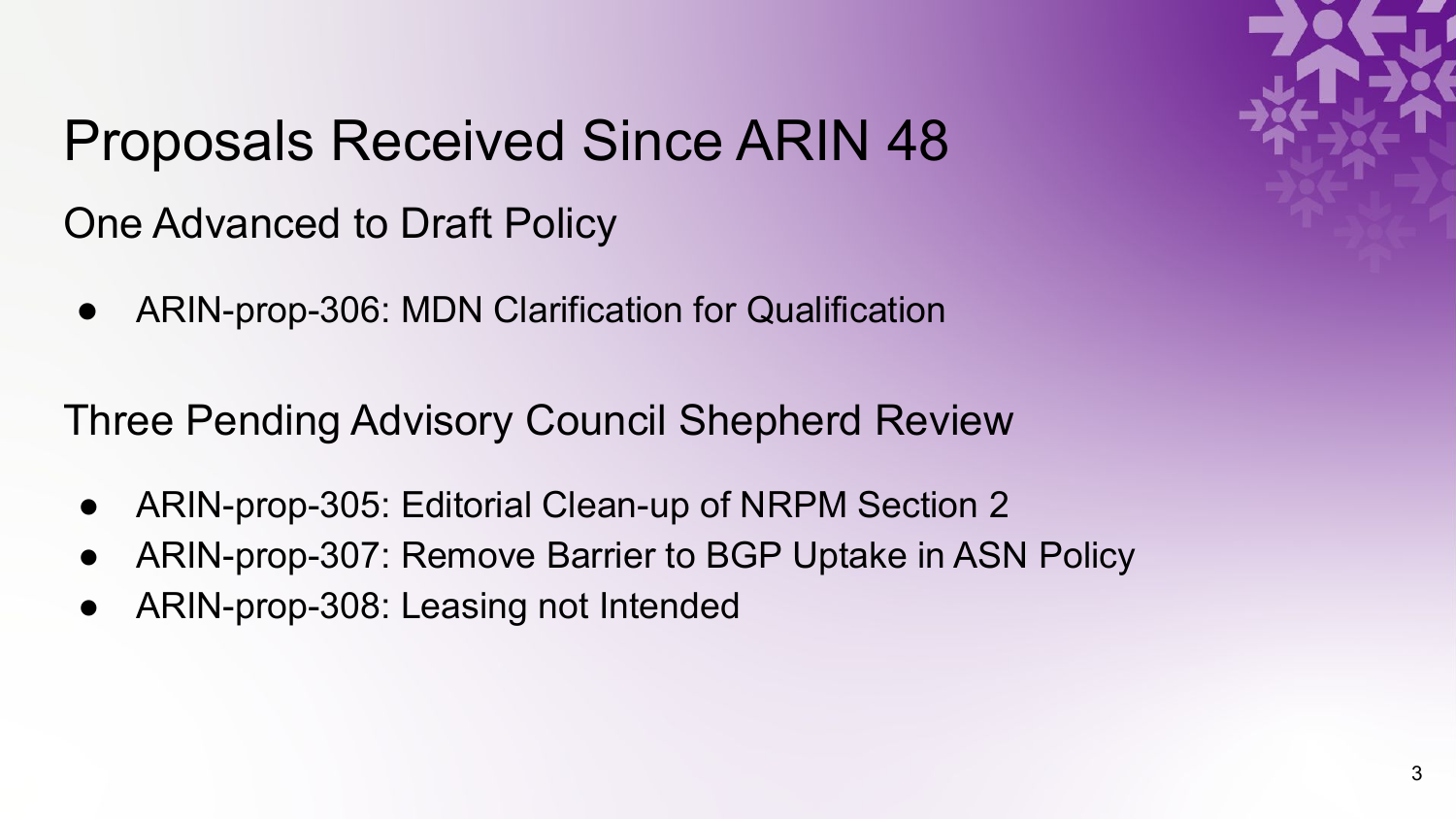

#### ARIN 49 Policy Discussion Docket

Two Recommended Draft Policies:

- **Recommended Draft Policy ARIN-2021-3:** Private AS Number and Unique Routing Policy Clarifications
- **Recommended Draft Policy ARIN-2021-4:** Clarifications to Sections 8.3, 8.4 and 8.5.6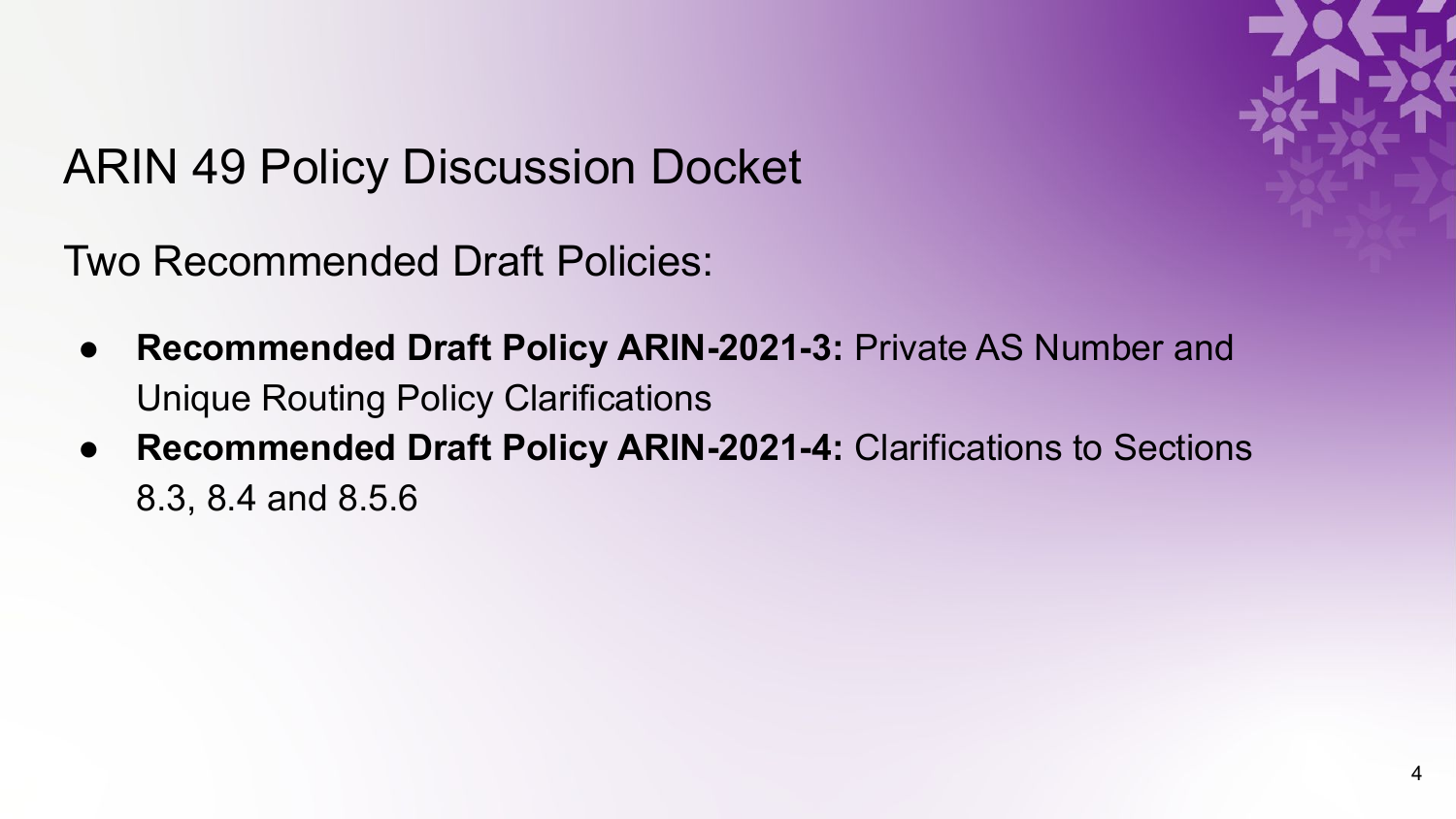

#### ARIN 49 Policy Discussion Docket

Five Draft Policies:

- **ARIN-2020-6:** Allowance for IPv4 Allocation "Swap" Transactions via 8.3 Specified Transfers and 8.4 Inter-RIR Transfers
- **ARIN-2021-6:** Permit IPv4 Leased Addresses for Purposes of Determining Utilization for Future Allocations
- **ARIN-2021-7:** Make Abuse Contact Useful
- **ARIN-2021-8:** Deprecation of the 'Autonomous System Originations' Field
- **ARIN-2022-1:** MDN Clarification for Qualification